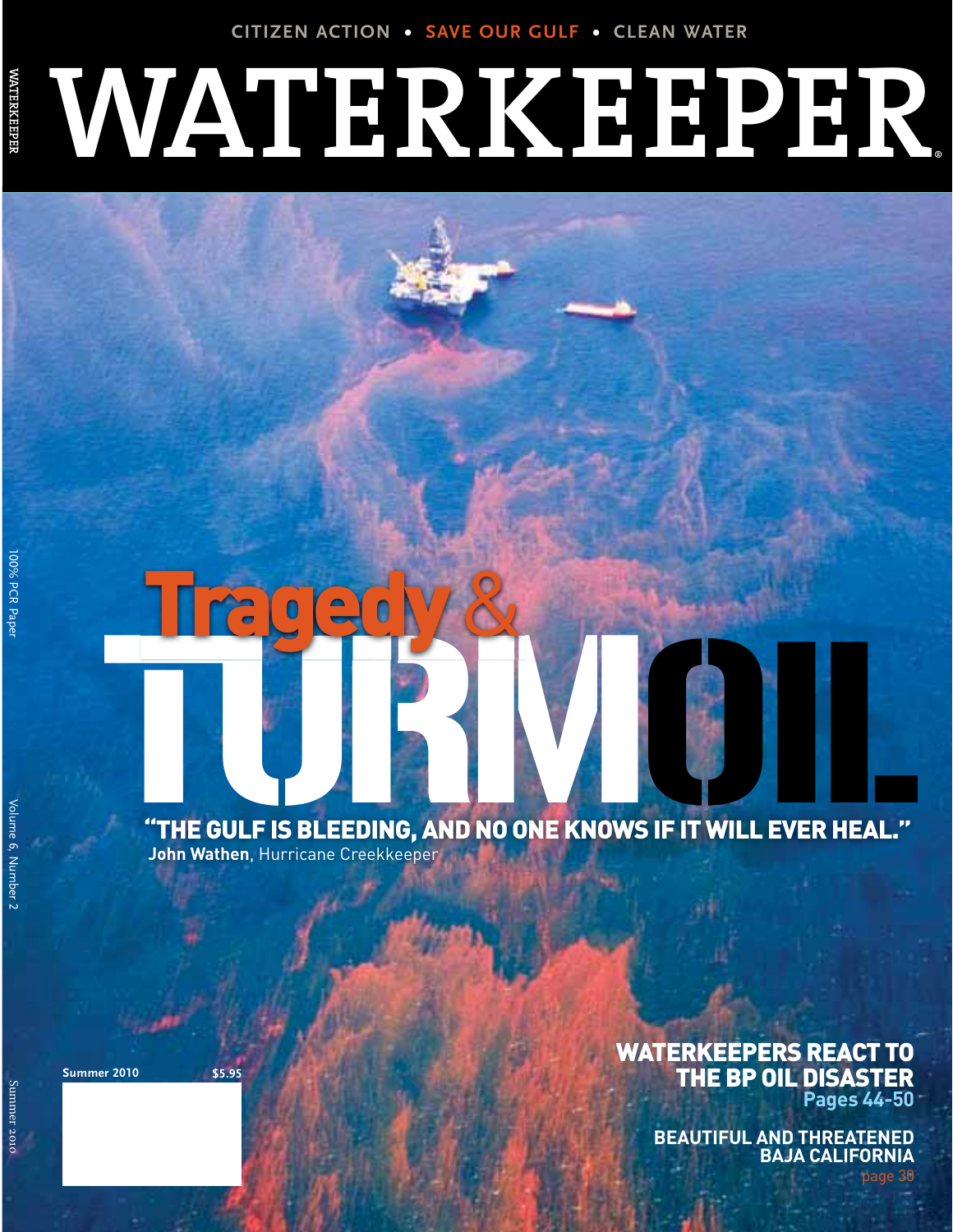# **WATERKEEPER**

Volume 6 Number 2, Summer 2010







#### Chronicle of a Disaster

**44** BP's Toxic Oil Comes Ashore

**46** Keeping Faith: Coping the Waterkeeper Way

**49** The Road to Destruction: Exxon Valdez to Deepwater Horizon

**50** Call to Action on the BP Gulf Disaster



#### Overdue Thanks

In the last issue of the magazine, we neglected to thank Matt Carr for the incredible job he did documenting in photographs last year's annual conference in New York. Matt is both a consummate craftsman and a gifted artist and we are deeply grateful for his contributions not only to the conference but to the cause of clean water.

# Features

# **22** The New Color of Money: Blue

Investing in healthy waterways is good for the environment and the economy.

# **26** Living Beyond Our Means

Where some see a worthless swamp, scientists see an immensely valuable resource.

# **32** In the Shadow of the Salmon

Rogue Riverkeeper battles a massive LNG project in one of America's last wild places.

# **38** Deepening Crisis on the Delaware

If the Army Corps of Engineers gets its way, not only will the Delaware River be in peril—so will the foundations of America's environmental laws.

### news and updates

- **10** On the Columbia, One LNG Project Down, One to Go
- **12** Green Dragon of the Yellow River
- **14** Apps for Clean Water in Charleston
- **16** Power to Hudson Riverkeeper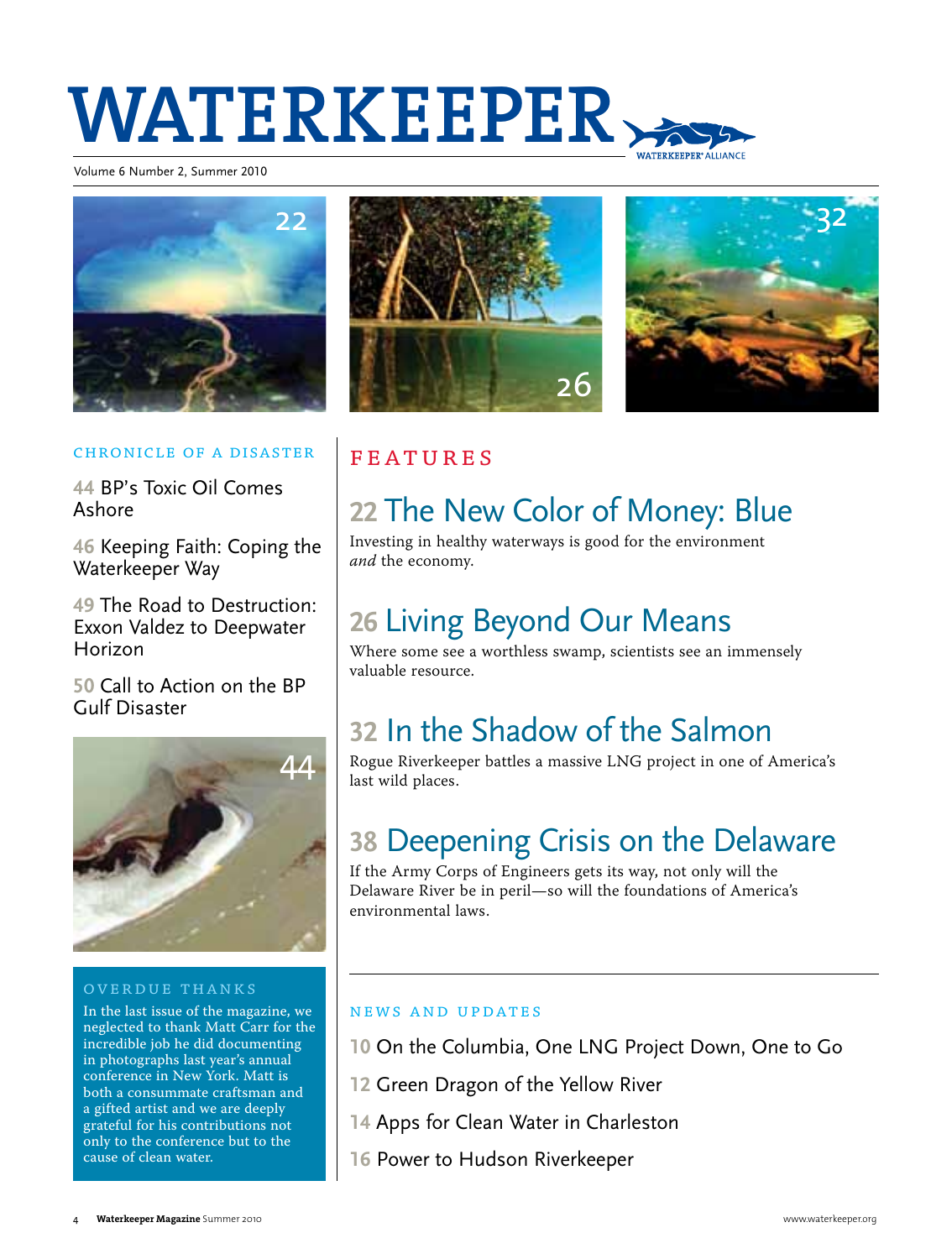

## ON THE COVER

Hurricane Creekkeeper John Wathen flew with SouthWings pilot Tom Hutchings from the Louisiana coast to ground zero of the BP oil spill to photograph the unfolding disaster.

## Globally, the paper industry is the single largest industrial consumer of water and the third greatest emitter of greenhouse gases.

#### **Getting the Paper Right!**

*Waterkeeper* magazine is printed on 100% post-consumer recycled paper generated with wind power. We hope that other publications will join us in committing to protect our environment and building the market for environmentally sustainable products. The environmental savings from this switch are enormous:

|              | $\overleftrightarrow{C}$ 1,262 trees preserved for the future |
|--------------|---------------------------------------------------------------|
| $\mathbb{C}$ | 3652 lbs. waterborne waste not created                        |
| 缀            | 537,570 gallons wastewater flow saved                         |
| $\Box$       | 59,447 lbs. solid waste not generated                         |
| $\bigoplus$  | 117,114 lbs. net greenhouse gases prevented                   |
| $\leq$       | 896,430,400 BTUs energy not consumed                          |

Savings from the use of emission-free wind-generated electricity:

**60,846** lbs. air emissions not generated

**27** barrels crude oil unused

In other words, savings from the use of wind-generated electricity are equivalent to:



 $\mathcal{F}$ 目

 $\lambda$ 

ot driving **12,454** miles OR Planting **1,565 trees**

*Waterkeeper* is printed on FSC-certified Mohawk Options 100% post-consumer recycled paper which is manufactured with Green-e certified wind electricity. This paper is certified by Green Seal and by Smartwood for FSC standards which promote environmentally appropriate, socially beneficial and economically viable management of the world's forests.

EVELOMENT MANAGER - EVENTS Samantha Young<br>DEVELOMENT MANAGER - EVENTS DEVELOPMENT ASSOCIATE wind power and offsets we have achieved carbon neutral paper **CO2** production.

# ® **WATERKEEPER**

M A G A Z I N E



50 S. Buckhout St., Ste. 302, Irvington, NY 10533 **www.WATERKEEPER.org** The official magazine of Waterkeeper Alliance

**MISSION:** Waterkeeper Alliance connects and supports local Waterkeeper programs to provide a voice for waterways and communities worldwide.

**Tom Quinn Editor <b>Switch Studio** Art Direction<br> **Robert E. Murphy** Consulting Editor **Chaidi Lobato** Designer **Robert E. Murphy** Consulting Editor **Chaidi Lobato** Designer **Giles Ashford** Photographer **Rick Dove** Photographer **John Wathen** Photographer

#### Board of Directors

Robert F. Kennedy, Jr. *PRESIDENT* Karl Coplan *CHAIRMAN,* **PACE UNIVERSITY ENVIRONMENTAL LITIGATION CLINIC** Terry Backer *VICE CHAIRMAN***, SOUNDKEEPER, INC.** Deb Self *TREASURER***, SAN FRANCISCO BAYKEEPER** Mark Mattson *SECRETARY,* **LAKE ONTARIO WATERKEEPER**  Casi Callaway **MOBILE BAYKEEPER** Carla Garcia Zendejas **MAGDALENA BAYKEEPER BOARD** Jennifer Gibbins **PRINCE WILLIAM SOUNDKEEPER** Donna Lisenby **UPPER WATAUGA RIVERKEEPER** Alex Matthiessen **RIVERKEEPER, INC.**

#### Board of Trustees

Glenn R. Rink, *Chair* Gordon Brown, *Co Vice Chair* Wendy Abrams Jeffrey R. Anderson Gay Browne Michael Budman Ann Colley James Curleigh John Paul DeJoria

Charles Dorego F. Daniel Gabel, Jr. Tom Gegax Grey Hecht A. Judson Hill Katherine Kendrick Karen Lehner Karen Percy Lowe & Kevin Lowe John G. MacFarlane, III

Dean Naujoks

**YADKIN RIVERKEEPER** Cheryl Nenn **MILWAUKEE RIVERKEEPER** Pete Nichols **HUMBOLDT BAYKEEPER** Joe Payne **CASCO BAYKEEPER** Julio Solis **MAGDALENA BAYKEEPER** Fred Tutman **PATUXENT RIVERKEEPER** Andy Willner **NY/NJ BAYKEEPER EMERITUS** Richard J. Dove **HONORARY MEMBER**

Murray Fisher **HONORARY MEMBER** Steve Fleischli **HONORARY MEMBER**

> Paul Polizzotto Laura & Rutherford Seydel Tore & Mona Steen Terry Tamminen Jami & Klaus von Heidegger William B. Wachtel Daniel Waldman

#### **Staff**

Kristine Stratton **EXECUTIVE DIRECTOR**  Marc Yaggi **DEPUTY DIRECTOR**  Hannah Connor **STAFF ATTORNEY** Rachel Cook **OPERATIONS MANAGER** Liane Curtis **STAFF ATTORNEY** Scott Edwards **ADVOCACY DIRECTOR** Erin Fitzgerald **DEVELOMENT MANAGER - EVENTS** Allie Klein **CAMPAIGN ASSISTANT**

Michele Merkel **CHESAPEAKE REGIONAL COORDINATOR** Francisco Ollervides **SENIOR FIELD COORDINATOR** Mary Beth Postman **ASSISTANT TO THE PRESIDENT** Stephanie von Stein **ASIA PROGRAM COORDINATOR** Tom Quinn **SENIOR EDITOR**

Janelle Hope Robbins **ASSOCIATE DIRECTOR - WATERKEEPER SUPPORT**

© 2009 Waterkeeper Alliance. Reproduction of editorial content only is authorized with appropriate credit and acknowledgement. Basinkeeper, Beachkeeper, Channelkeeper, Creekkeeper, Lakekeeper, Shorekeeper and Waterkeeper are registered trademarks and service marks of Waterkeeper Alliance, Inc. Coastkeeper, Gulfkeeper and Inletkeeper are trademarks and service marks licensed by Waterkeeper Alliance, Inc. Riverkeeper is a registered trademark and service mark of Riverkeeper, Inc. and is licensed for use herein. Baykeeper and Deltakeeper are registered trademarks and service marks of Baykeeper, Inc. and are licensed for use herein. Soundkeeper is a registered trademark and service mark of Soundkeeper, Inc. and is licensed for use herein.

Printed in USA . Universal Millenium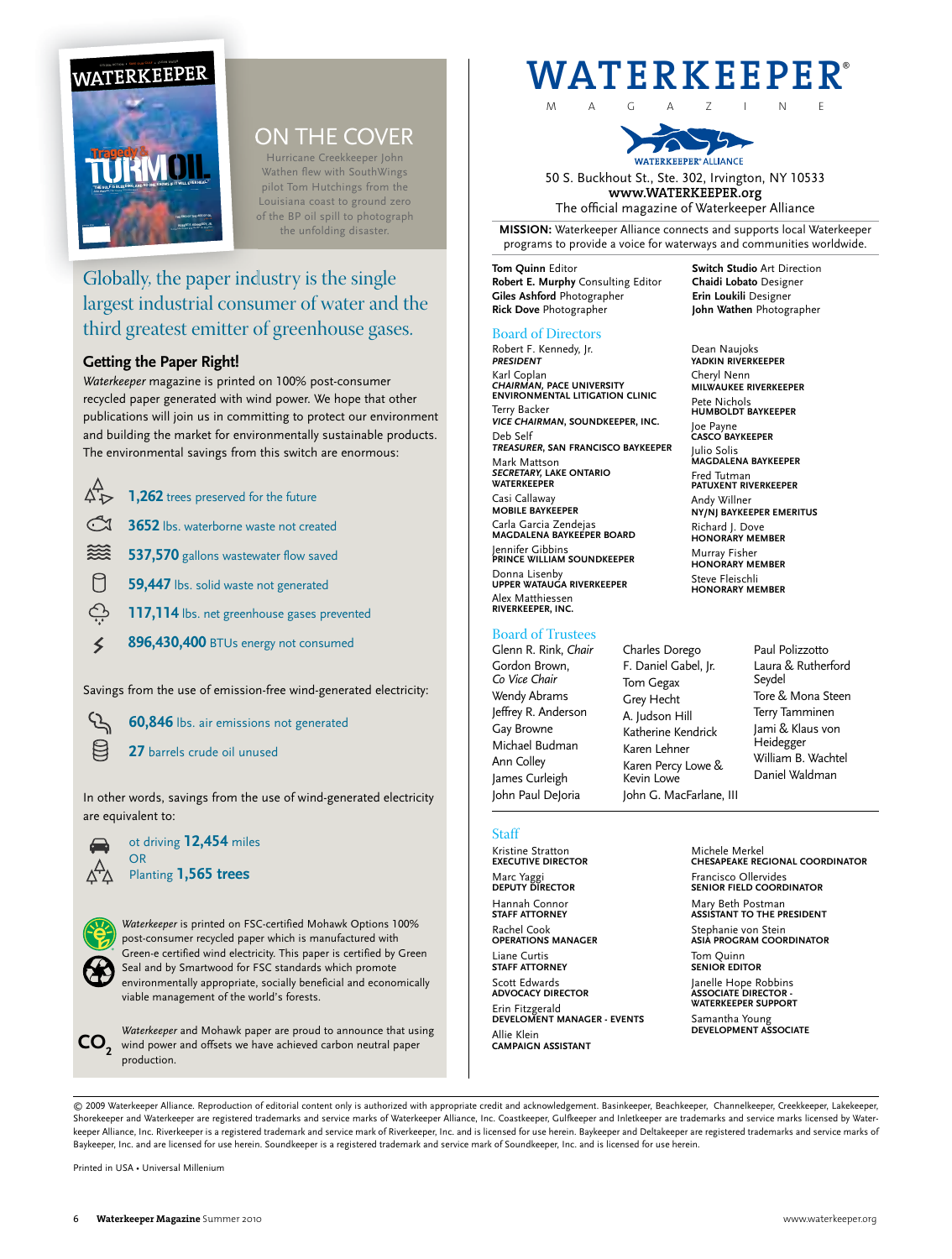# **Living Beyond Our Means**

Exequiel Ezcurra is the director of the University of California's Institute for Mexico and the United States at UC, Riverside. Octavio Aburto is a research scientist at the Scripps Center for Marine Biodiversity and Conservation. Jason Murray is a member of the Economics faculty at Moore School of Business, University of South Carolina

n December 2004, news broke in the Mexican media that the Mexican Fund for the Promotion of Tourism (FONATUR) and the National Finance Bank (*Nacional Financiera*) had donated 151 hectn December 2004, news broke in the Mexican media that the Mexican Fund for the Promotion of Tourism (FONATUR) and the National Finance ares of Caribbean coastal land to the development company "Golf and Resorts" for the construction of the Costa Cancún project. FONATUR's justification for the transaction was that the plot was a swamp, covered by lagoon-flooded mangrove forests that had "no economic value."

Environmental scientists in Mexico were alarmed and insulted. Many of them were involved in a United Nations project called the Millennium Ecosystem Assessment, which had clearly demonstrated the value of the ecosystem services provided by coastal lagoons. To their eyes, the destruction of a large expanse of the extremely rare, species-rich, Caribbean dwarf mangrove seemed inconceivable. Governmental agencies had given away federal land explicitly to be dredged and filled for development, destroying the original ecosystem, and were calling this process "land reclamation," as if they were adding value to previously worthless land.

Here was a clash between radically different visions of the world. To environmentalists the value of coastal wetlands, especially mangroves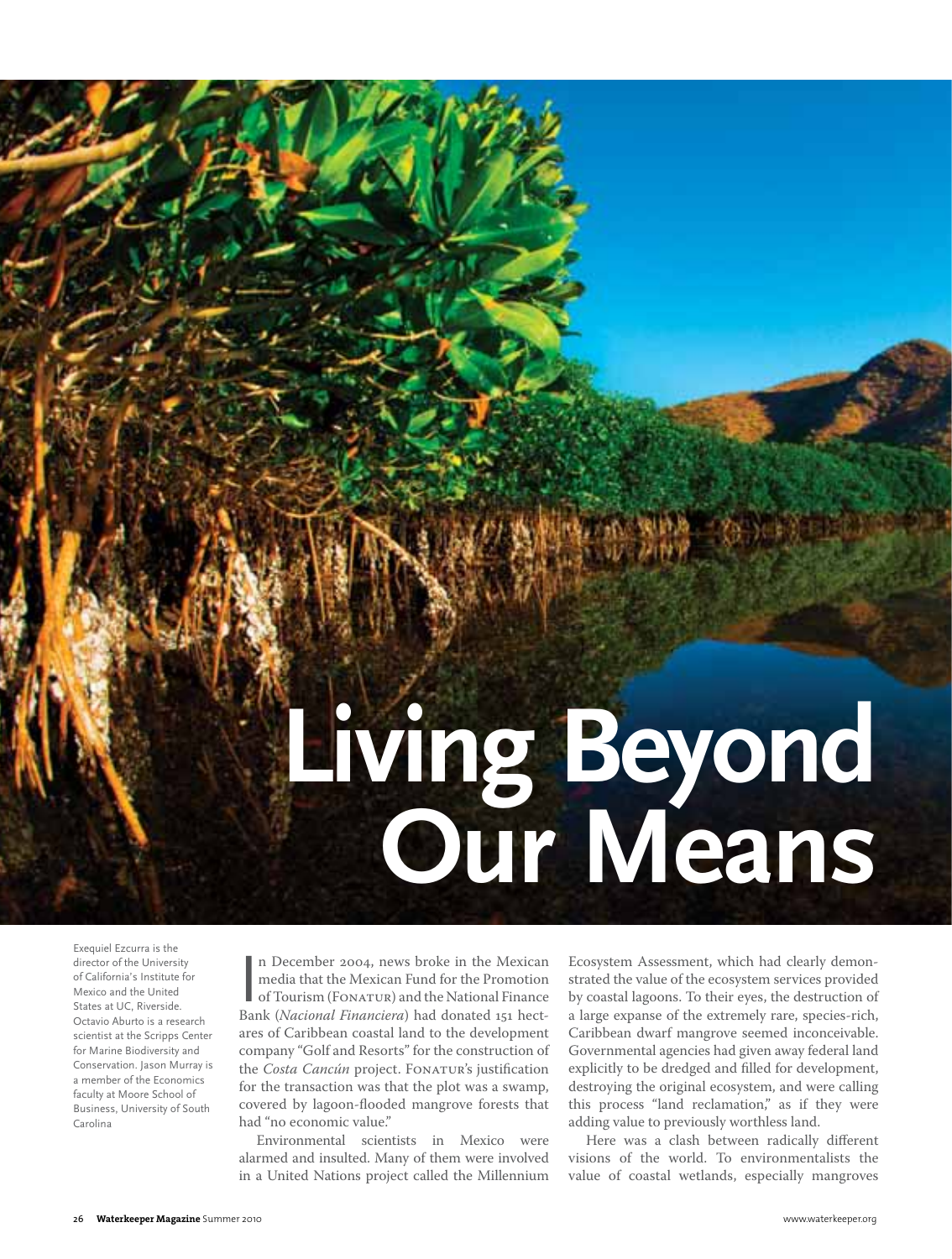

**By Exequiel Ezcurra, Octavio Aburto and Jason Murray**

and coastal lagoons, was obvious. Such areas were prime examples of "natural capital." Economic development agencies, on the other hand, base economic valuations on short-term revenue projections. From their perspective, the construction of a golf course and a housing development for tourists was a way to generate jobs and income, and it did not matter if this were achieved by destroying mangrove wetlands, which they perceived as without any real value or use. **Where some see a**<br> **worthless swamp,**<br> **scientists see an immensely valuable**<br> **natural resource.**<br> **By Exequiel Excura, Octavio Aburto**<br> **and Jason Murray**<br> **and Jason Murray**<br> **and Jason Murray**<br> **and Jason Murray**<br> **an** 

In fact, they were far from valueless, although no serious effort had yet been undertaken in Mexico<br>to put an objective value on the services provided



by these ecosystems.

Similar threats to wetlands are now mounting all along the Pacific coast of Mexico, particularly in the Gulf of California, which is the northernmost limit for the distribution of mangroves in the Eastern Pacific. Although the region has a low population density, there is increasing pressure to transform mangroves into tourism developments and other commercial projects, such as shrimp farms. In many cases, this would require dredging for marinas and channels, resulting in diminished water flows, which would have negative effects on the water flows and quality in the local lagoons and estuaries, and threaten the health of the remaining mangroves.

Official government statistics indicate that the Gulf of California is already losing mangrove forests at a yearly rate of two percent, due to sedimentation, water pollution, deforestation and land-use change. These losses would likely endanger the myriad fish, mollusks and crustaceans that live in these ecosystems, which provide habitats in which juvenile fish are protected by the submerged, slender stilt roots of the red mangrove trees that normally grow along the fringes of mangrove forests. These fish also feed on the organic matter produced by the forests as they shed leaves into the flooded understory.

Here was a clash between radically different visions of the world.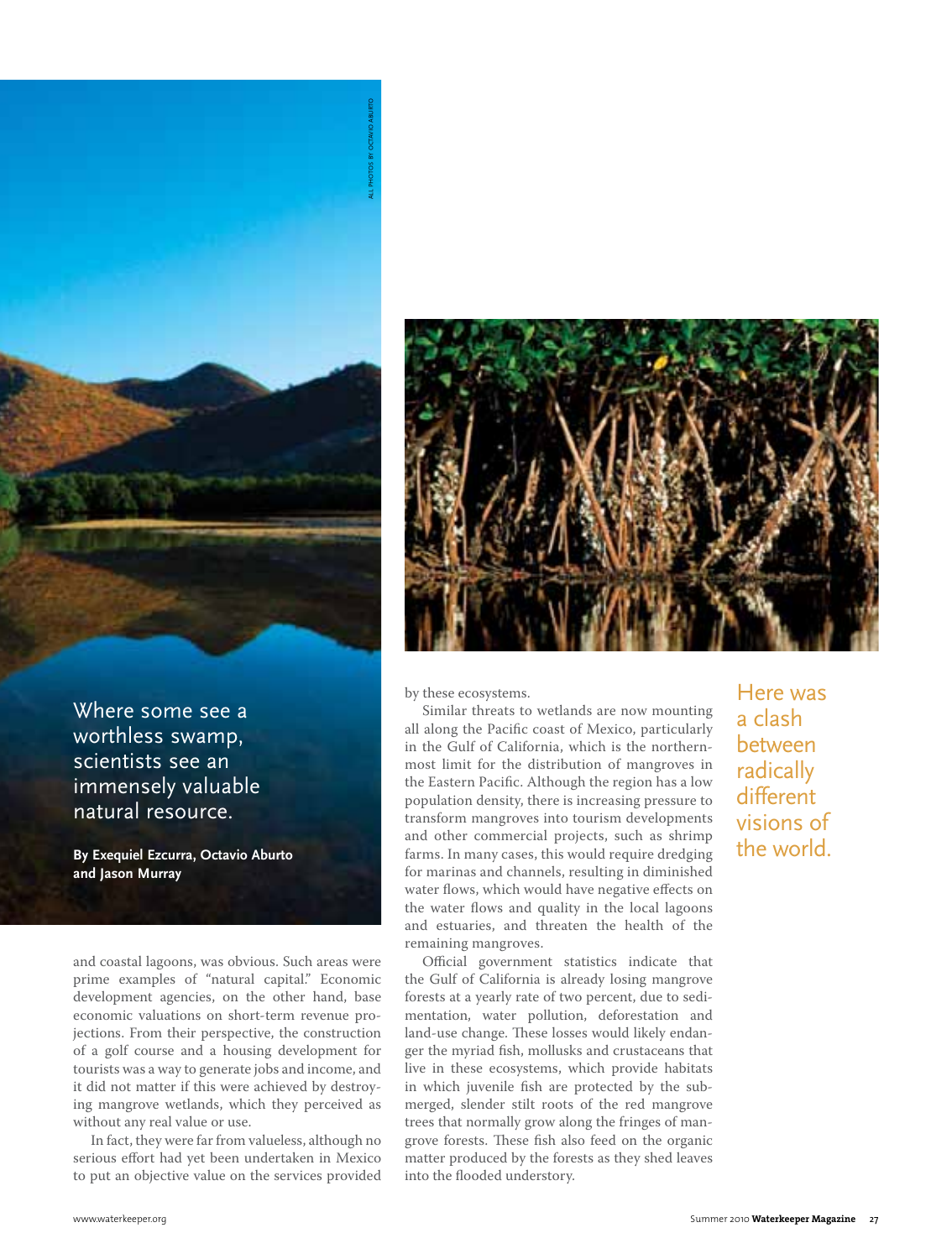

In order to evaluate the ecological services provided by mangroves to local fisheries, we correlated official landing data for blue crabs and mangrove-related fish, such as mullet and snappers, with the amount of fringe mangrove within a 50-mile radius of the landing port. The results have shown a very high correlation between mangrove habitat and fish yield: the larger the length of fringe mangrove, the higher the landings recorded. This relationship is critically important for a region in which more than one-third of all artisanal fishery landings consist of mangroverelated species.

The Gulf of California and the Baja California Peninsula contain some 210 thousand hectares of mangrove and more than 500 kilometers of fringe forest. This habitat shelters young fish and crab that will mature in open waters and provide an annual average catch of 11,600 tons for the region, generating an annual income of US\$19 million for local fishers. Because the fringe forest is about meters wide, the area covered by one kilometer of fringe forest is around one hectare. Hence, each hectare of red mangrove where the juvenile